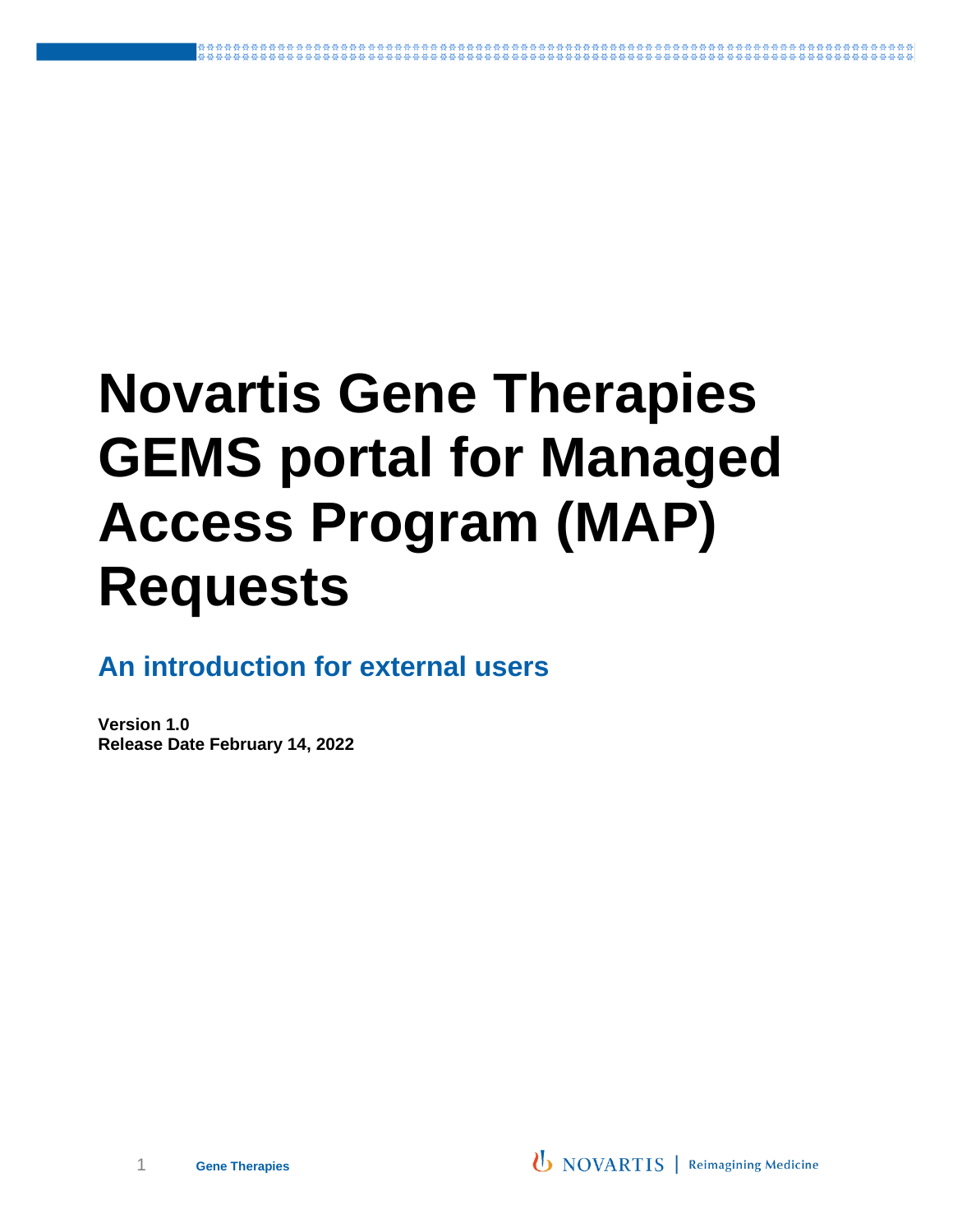## **Welcome to the Novartis Gene Therapies GEMS portal for Managed Access Program (MAP) requests**

The GEMS initial request submission portal is part of a new, global, end-to-end MAP request management system that has been designed to make the application process faster and easier for physicians and other HCPs.

The system offers an easy-to-complete submission form, a reduction in processing time and the ability to submit or access an existing request through any desktop or mobile device.

The form and ongoing management process is largely intuitive. However, should you require any technical assistance, just click on the link at the bottom of any page in GEMS to raise a query with our support team who will either answer your query directly or redirect it to the correct team for a response. If you require any other form of assistance related to your request, please email us at ngtx.maps@novartis.com.

Below is some guidance for using the portal.

#### **1. Registration**

Begin by clicking on the link below which takes you to the welcome page. Here, you will be asked to complete a brief registration form. [Novartis welcome page](https://www.cybergrants.com/novartis/maps)

#### **2. Completing the request submission form**

- Once registered, log in to the Managed Access portal where you can submit your request. Go to **Submit New Request** at the bottom of the page to initiate a new application. You will be asked to complete further details, including information about your organization, your request and shipping requirements.
- Depending on the compound, product or indication, you may be asked to complete additional questions and / or product-specific forms.
- Complete the Terms and Conditions section, Privacy notice, and submit your request. Please note that once your request is submitted the form is locked and you will not be able to make any changes to the content.
- When the request has been assigned to a member of the Novartis Gene Therapies Medical team, the status of your application will change to **Pending** to show that it has started the review and approval process.
- If further information to support your request is required during the review and approval process, you will be contacted by a member of the Novartis Gene Therapies Medical team.

#### **3. Notification of decision**

• If your Request is *denied*, you will receive an email informing you about the decision and reason why we cannot support your request.